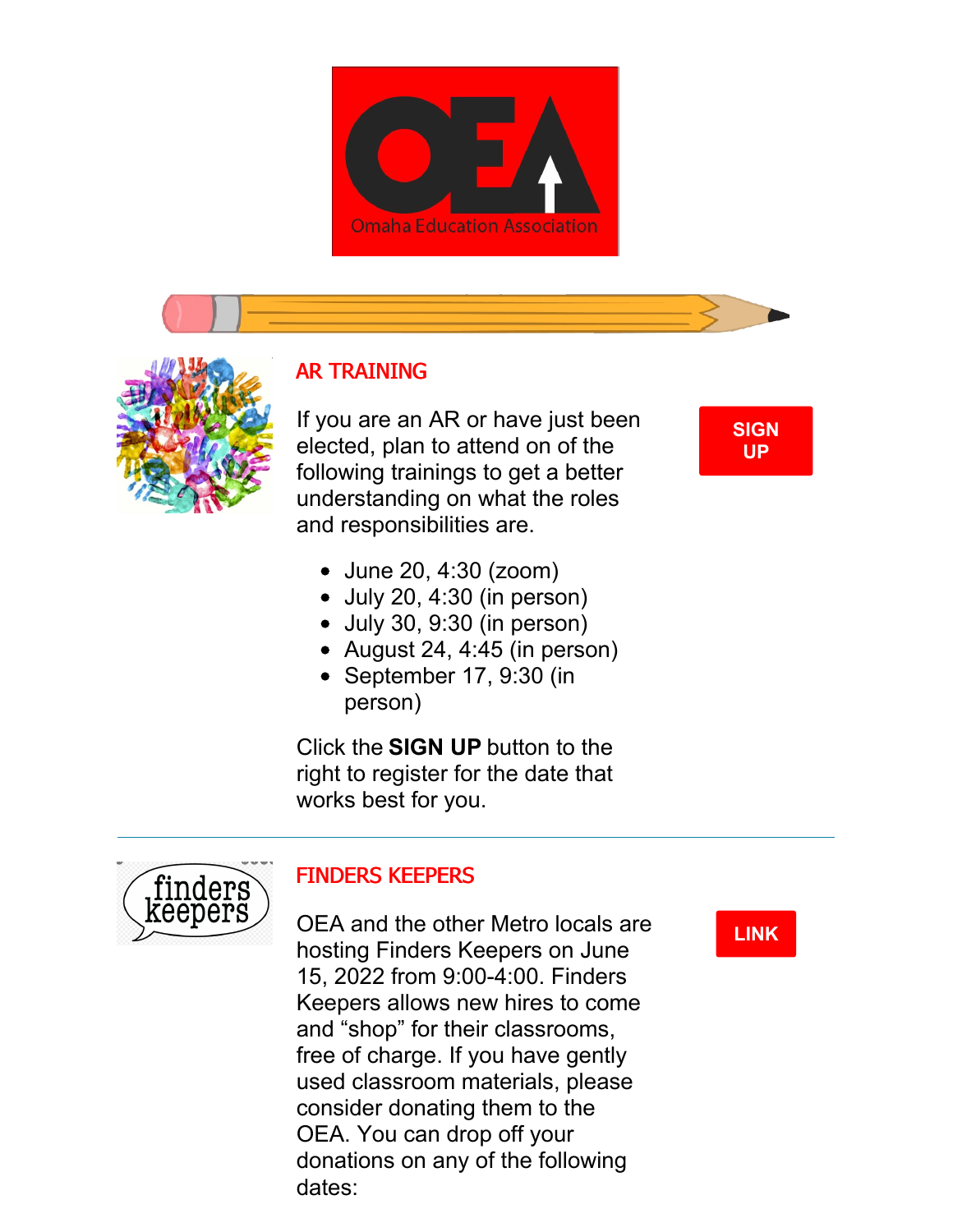- $\bullet$  Saturday, May 21, 9-11 a.m.
- Wednesday, June 1, 8:30-5:00
- Friday, June 3, 8:30-5:00



## AR ELECTION

Your current AR has information on how to run the election at the building level, to select AR's for next year. Each school is entitled one representative and one alternate. Schools having more than 15 OEA members are entitled to one representative and one alternate. Buildings can have one representative for every 15 or major fraction thereof. To identify who the building Captain shall be, an election must take place from those who have been elected as association reps. Click the button to the right to view the form and explanation on how to determine your reps.

## **[FORM](https://files.constantcontact.com/19d43ce5501/77ad0ed1-aae3-4045-a2f4-a7f6f89611c8.docx?rdr=true)**



#### Heartland Pride Parade

We are organizing a group of educators to walk in the Heartland Pride Parade. It is set to take place on July 16<sup>th</sup> rain our shine. More information is to come, if you are interested in attending and walking with fellow educators, please email Caitlin at Caitlin.oconnor@nsea.org.